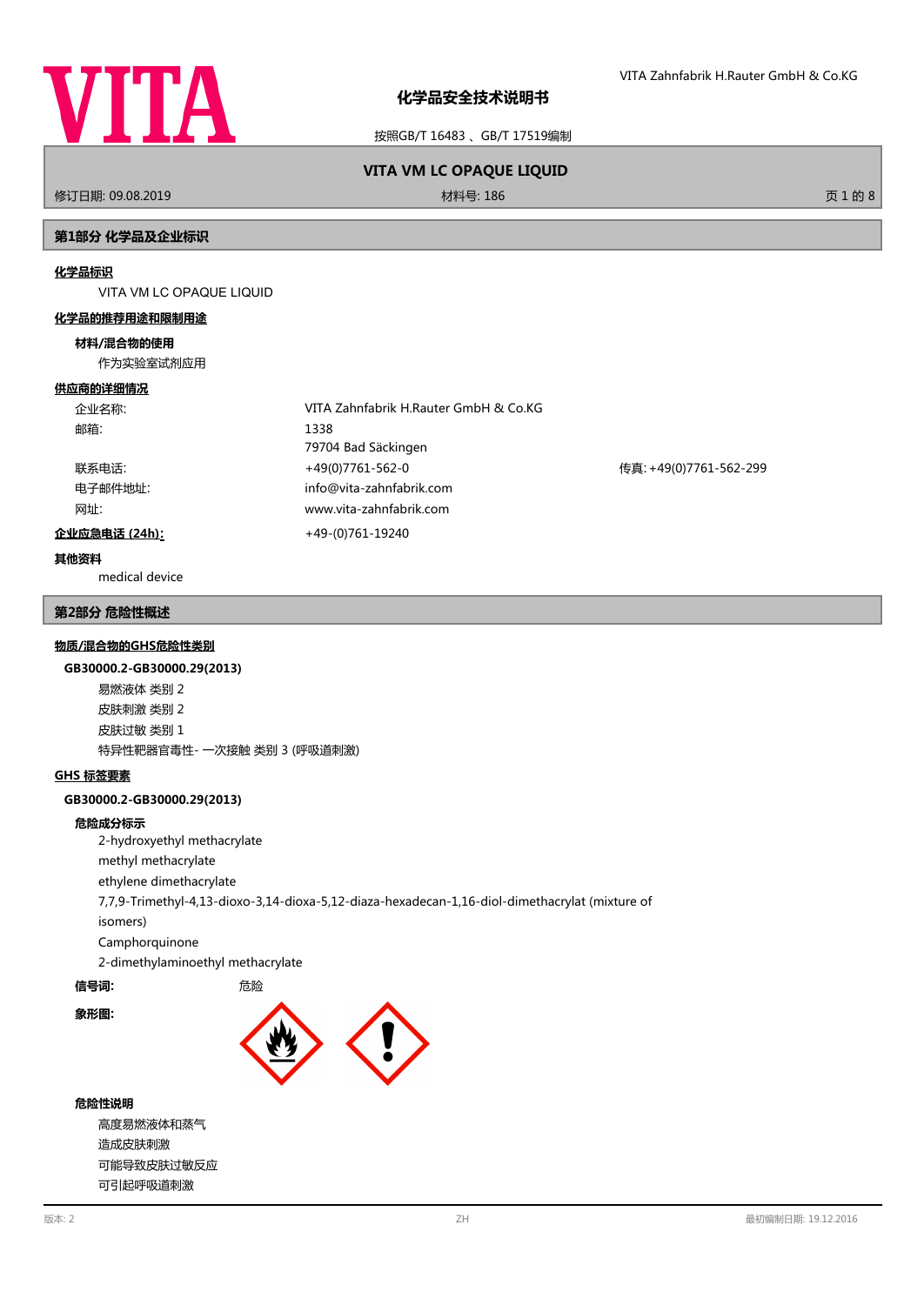## 修订日期: 09.08.2019 材料号: 186 页 2 的 8

#### **防范说明**

远离热源/火花/明火/热表面。禁止吸烟。 不要吸入粉尘/烟/气体/烟雾/蒸气/啧雾。 戴防护手套/穿防护服/戴防护眼罩/戴防护面具。 保持容器密闭。

#### **其他危害**

没有相关信息。

## **第3部分 成分/组成信息**

## **混合物**

#### **危险的成分**

| CAS号       | 化学品名称                                                                                                      | 数量          |
|------------|------------------------------------------------------------------------------------------------------------|-------------|
| $97-90-5$  | ethylene dimethacrylate                                                                                    | $55 - 60%$  |
| 80-62-6    | methyl methacrylate                                                                                        | $20 - 25%$  |
| 72869-86-4 | 7,7,9-Trimethyl-4,13-dioxo-3,14-dioxa-5,12-diaza-hexadecan-1,16-diol-dimethacrylat<br>(mixture of isomers) | $10 - 15%$  |
| 10373-78-1 | Camphorquinone                                                                                             | $1 - 5%$    |
| 2867-47-2  | 2-dimethylaminoethyl methacrylate                                                                          | $1 - 5%$    |
| 868-77-9   | 2-hydroxyethyl methacrylate                                                                                | $1 - 5\%$   |
| 80-62-6    | methyl methacrylate; methyl 2-methylprop-2-enoate; methyl 2-methylpropenoate                               | $< 1 \, \%$ |

## **第4部分 急救措施**

## **有关急救措施的描述**

## **若吸入**

提供新鲜空气。 如有疑问或症状仍然存在,寻求医疗咨询。

#### **若皮肤接触**

接触到皮肤时,立刻用很多水 和 肥皂冲洗皮肤。 立即脱掉所有沾染的衣服,清洗后方可重新使用 必须医生处

## 理。

## **若眼睛接触**

与眼部接触后,翻开眼睑长时间地用清水冲洗并立即就医。

#### **若食入**

立刻漱口,然后喝大量的水。

## **最重要的症状和健康影响**

没有相关信息。

## **对医生的特别提示**

症状处理。

#### **第5部分 消防措施**

## **灭火介质**

**适合的灭火剂**

二氧化碳 (CO2)、 泡沫、 灭火粉末。

## **不适合的灭火剂**

水。

#### **特别危险性**

易燃。 蒸汽可能结合空气形成一种具爆炸性的混合物。

#### **消防人员的特殊保护设备和防范措施**

佩戴自给式呼吸设备和化学防护服。 全套防护衣。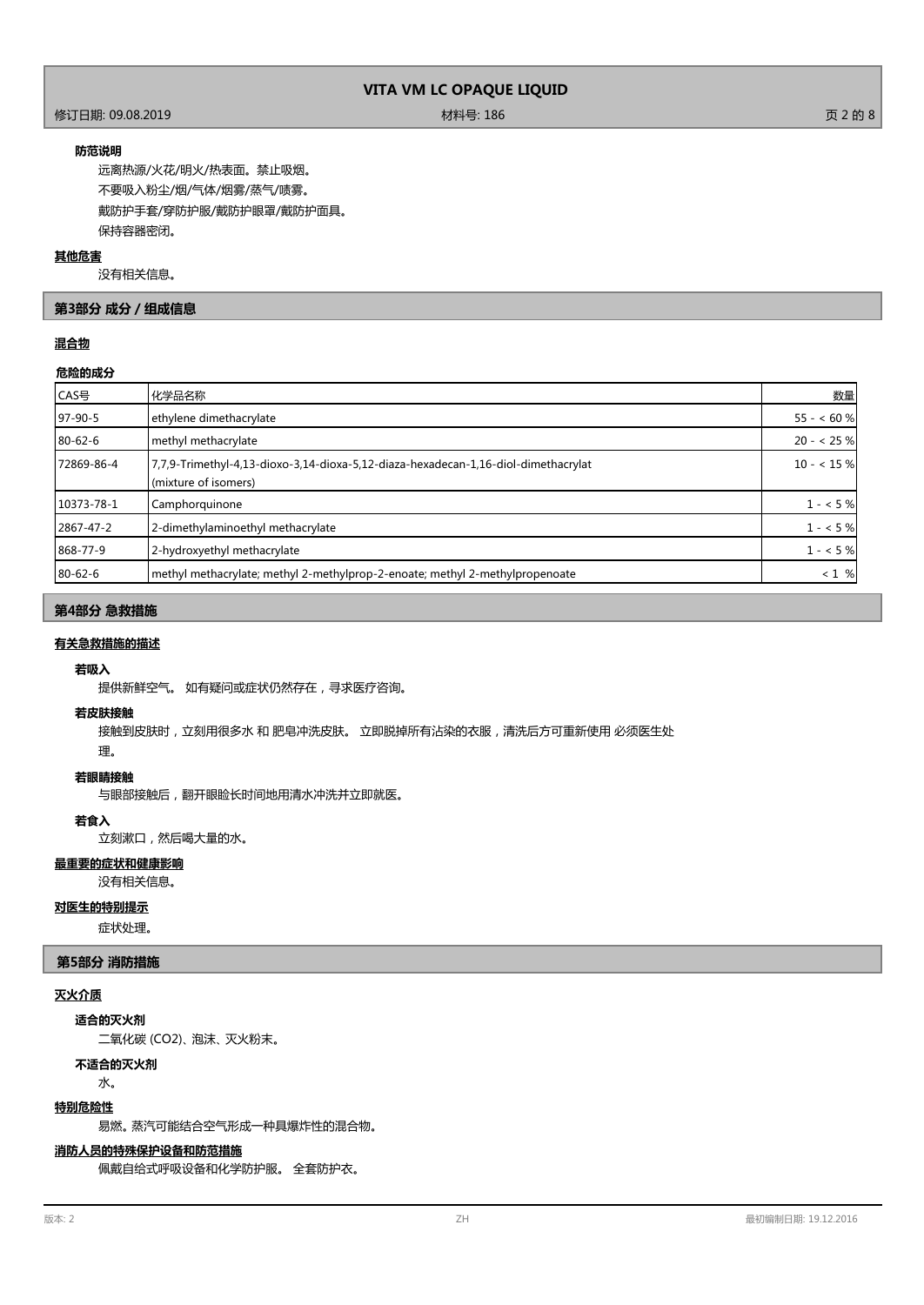修订日期: 09.08.2019 材料号: 186 页 3 的 8

#### **其他资料**

为了保护人员和冷却容器,在危险区域请使用喷水柱。 用喷水来灭掉气体/蒸气/雾。 分开收集受污染的灭火 水。切勿使其流入排水管道或地表水域。

#### **第6部分 泄漏应急处理**

## **作业人员防护措施、防护装备和应急处置程序**

切断所有火源。 勿吸入气体/烟雾/蒸气/喷雾。 避免跟皮肤、眼睛和衣服接触。 使用个人防护装备

#### **环境保护措施**

别让产品未经控制就进入环境。 火灾时可能爆炸。

#### **泄漏化学品的收容、清除方法及所使用的处置材料**

用会吸收液体的材料(沙、硅藻土、酸粘合剂、通用粘合剂)吸取。 取出的材料根据清除那一章处理。

#### **参照其他章节**

安全处理: 见 段 7 个人防护装备: 见 段 8 垃圾处理: 见 段 13

#### **第7部分 操作处置与储存**

#### **操作注意事项**

### **关于安全操作的提示**

开放式处理时,必须使用局部排气设备。 勿吸入气体/烟雾/蒸气/喷雾。

#### **关于防火、防爆的提示**

使远离火源 - 勿吸烟。 采取防止静电措施。 蒸汽可能结合空气形成一种具爆炸性的混合物。

#### **安全储存的条件,包括任何不兼容性**

#### **对存放空间和容器的要求**

容器密封好。 保存在密封情况下。 存放在一个闲杂人等不能进入的地点。 确保有足够的通风且在关键位置上设 置点状的抽气设施。 容器放置在阴凉、通风良好处。 远离热源、热表面、火花、明火和其他点火源。禁止吸 烟。

#### **共同存放的提示**

不能跟以下物品一起储存: 氧化剂。 自燃或自热物质。

#### **第8部分 接触控制和个体防护**

#### **控制参数**

## **职业接触限值**

| 化学文摘号         | 组分名称                         | ppm | mq/m3 | f/ml | 类型     | 标准来源         |
|---------------|------------------------------|-----|-------|------|--------|--------------|
| $80 - 62 - 6$ | 甲基丙烯酸甲酯; Methyl methacrylate |     | 100   |      | PC-TWA | GBZ          |
|               |                              |     |       |      |        | $2.1 - 2007$ |

#### **工程控制方法**





## **工程控制**

开放式处理时,必须使用局部排气设备。 勿吸入气体/烟雾/蒸气/喷雾。

#### **保护和卫生措施**

立即脱下受污、浸染的衣物。 制定并重视皮肤保护计划 休息前或工作后洗净手、脸,如有必要且淋浴。 在工作 场所不饮食、不抽烟、不擤鼻涕。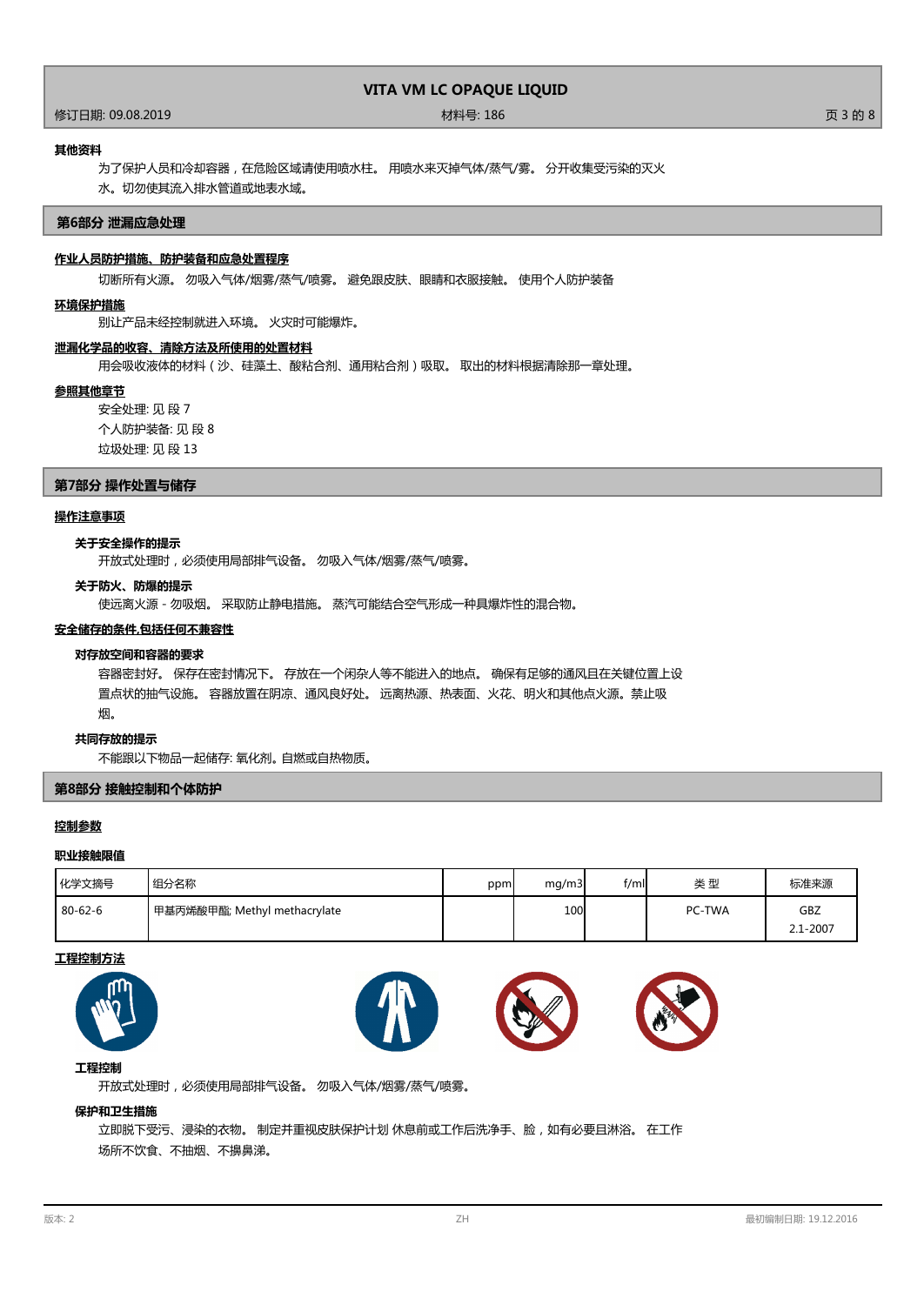## 作为<br>1999年 - 1999年 - 1999年 - 1999年 - 1999年 - 1999年 - 1999年 - 1999年 - 1999年 - 1999年 - 1999年 - 1999年 - 1999年 - 1999年<br>1999年 - 1999年 - 1999年 - 1999年 - 1999年 - 1999年 - 1999年 - 1999年 - 1999年 - 1999年 - 1999年 - 1999年 - 1999年 - 199

#### **眼部/面部防护**

戴防护眼罩/戴防护面具。

#### **手部防护**

处理化学工作材料时,只能戴带有CE认证标记含四位数检验号码的化学防护手套。 挑选抗化学药品的防护手套 时,必须视工作场所特性而定的危险物质浓度和数量而定。 最好向手套制造厂家询问清楚以上所提特殊用途的 手套之化学药品抵抗性。 推荐的手套品牌 KCL Vitoject 击穿时间(最长的支撑时间) 30 min FKM (氟化橡胶)

#### **皮肤和身体防护**

防火衣。 抗静电鞋和工作服 。

#### **呼吸防护**

在通风不足的情况下 戴呼吸防护装置。 确保有足够的通风且在关键位置上设置点状的抽气设施。 工作场所的技 术通风

#### **第9部分 理化特性**

#### **基本物理和化学性质信息**

| 聚合状态:                  | 液态  |                       |
|------------------------|-----|-----------------------|
| 颜色:                    | 浅黄色 |                       |
| 气味:                    | 特征性 |                       |
| pH值:                   |     | 没有界定                  |
| 物理状态变化                 |     |                       |
| 熔点:                    |     | 没有界定                  |
| 沸点/沸腾范围:               |     | 101 °C                |
| 闪点:                    |     | 10 °C                 |
| 易燃性                    |     |                       |
| 固体:                    |     | 不适用                   |
| 气体:                    |     | 不适用                   |
| 爆炸性特性<br>本产品不: 有爆炸危险的。 |     |                       |
| 爆炸下限:                  |     | 2,1 vol. %            |
| 爆炸上限:                  |     | 12,5 vol. %           |
| 自燃温度                   |     |                       |
| 固体:                    |     | 不适用                   |
| 气体:                    |     | 不适用                   |
| 分解温度:                  |     | 没有界定                  |
| 助燃特性<br>不助燃。           |     |                       |
| 蒸汽压力:                  |     | $\epsilon = 1100$ hPa |
| (在 50 °C)              |     |                       |
| 相对密度:                  |     | 没有界定                  |
| 水溶性:                   |     | 不                     |
| 在其它溶剂中的溶解度<br>没有界定     |     |                       |
| 辛醇/水分配系数:              |     | 没有界定                  |
| 相对蒸气密度:                |     | 没有界定                  |
| 蒸发速率:                  |     | 没有界定                  |
| 其他资料或数据                |     |                       |
| 固体:                    |     | 0,0%                  |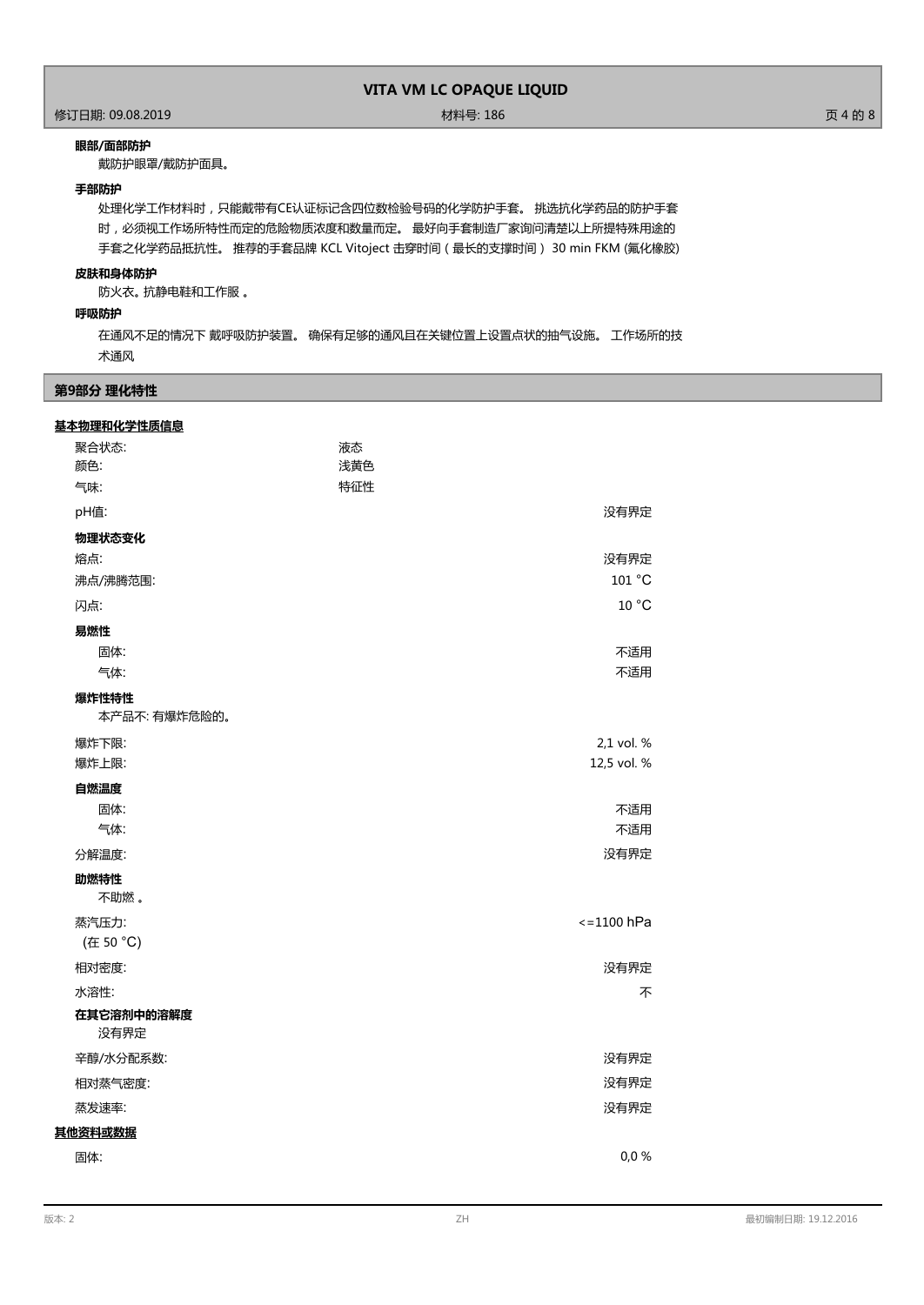修订日期: 09.08.2019 材料号: 186 页 5 的 8

## **第10部分 稳定性和反应性**

## **反应性**

易燃。

## **稳定性**

该产品在正常室温存储时是稳定。

## **危险反应**

无已知的危险反应。

## **避免接触的条件**

远离热源(如热表面)、火花和明火。 蒸汽可能结合空气形成一种具爆炸性的混合物。

## **禁配物**

没有相关信息。

## **危险的分解产物**

无已知的危险分解产物。

## **第11部分 毒理学信息**

## **急性毒性**

## **急性毒性**

现有数据不符合分类标准。

| CAS号      | 化学品名称                                                                        |                                 |    |    |    |
|-----------|------------------------------------------------------------------------------|---------------------------------|----|----|----|
|           | 曝光途径                                                                         | 剂量                              | 种类 | 来源 | 方法 |
| 97-90-5   | ethylene dimethacrylate                                                      |                                 |    |    |    |
|           | 皮肤吸收                                                                         | 半致死剂量 (LD50)<br>3300            |    |    |    |
| 80-62-6   | methyl methacrylate                                                          | mg/kg                           |    |    |    |
|           | 皮肤吸收                                                                         | 半致死剂量 (LD50)<br>> 5000<br>mg/kg |    |    |    |
| 2867-47-2 | 2-dimethylaminoethyl methacrylate                                            |                                 |    |    |    |
|           | 口服                                                                           | 急性毒性估计值<br>500<br>mg/kg         |    |    |    |
|           | 皮肤吸收                                                                         | 急性毒性估计值<br>1100<br>mg/kg        |    |    |    |
| 868-77-9  | 2-hydroxyethyl methacrylate                                                  |                                 |    |    |    |
|           | 口服                                                                           | 半致死剂量 (LD50)<br>5050<br>mg/kg   | 老鼠 |    |    |
| 80-62-6   | methyl methacrylate; methyl 2-methylprop-2-enoate; methyl 2-methylpropenoate |                                 |    |    |    |
|           | 皮肤吸收                                                                         | 半致死剂量 (LD50)<br>>5000<br>mg/kg  |    |    |    |

## **刺激和腐蚀**

造成皮肤刺激

严重眼损伤∕眼刺激: 现有数据不符合分类标准。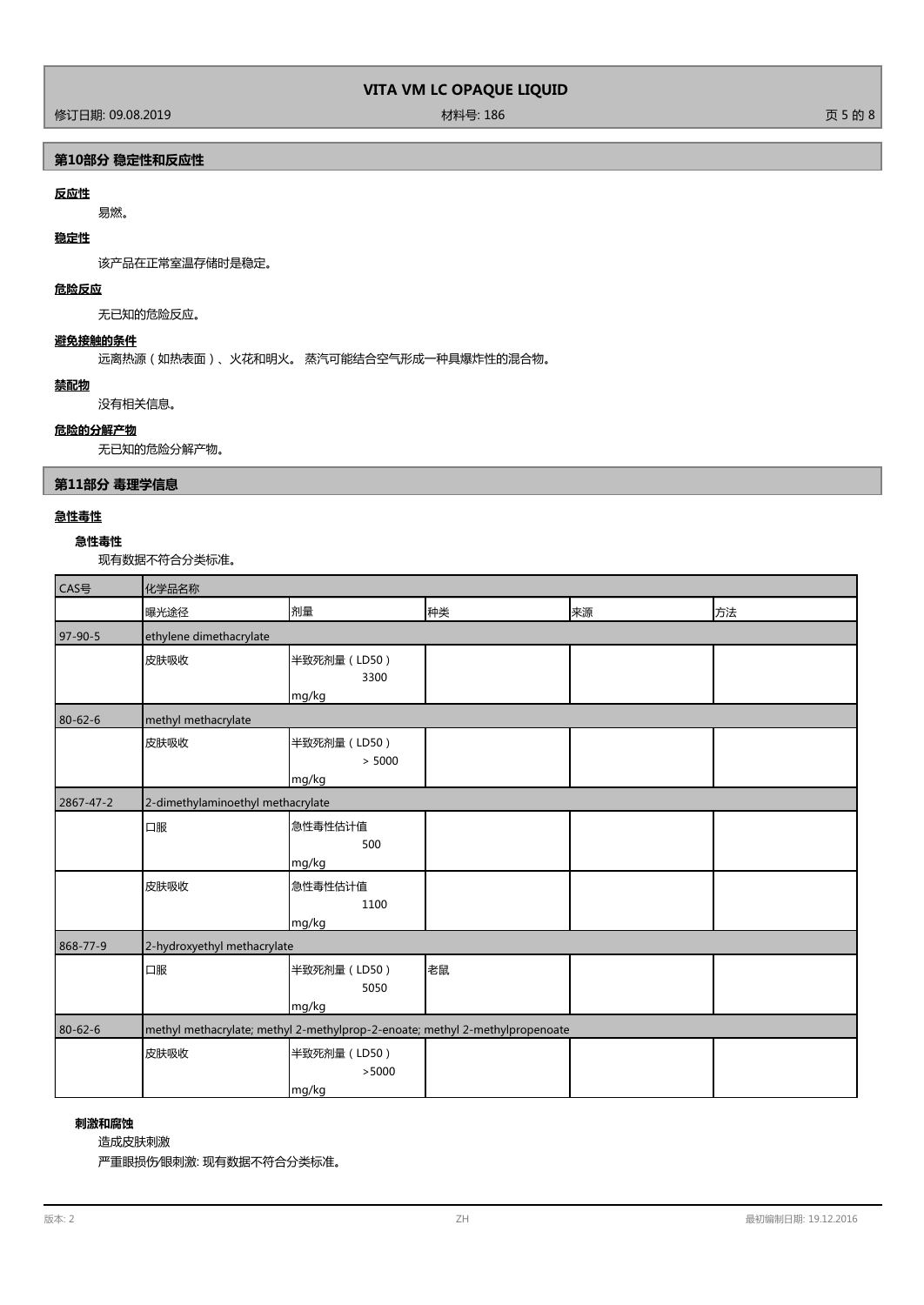修订日期: 09.08.2019 材料号: 186 页 6 的 8

### **呼吸或皮肤过敏**

可能导致皮肤过敏反应 (ethylene dimethacrylate; methyl methacrylate;

7,7,9-Trimethyl-4,13-dioxo-3,14-dioxa-5,12-diaza-hexadecan-1,16-diol-dimethacrylat (mixture of isomers); 2-dimethylaminoethyl methacrylate; 2-hydroxyethyl methacrylate; methyl methacrylate; methyl 2-methylprop-2-enoate; methyl 2-methylpropenoate)

### **致癌性、生殖细胞突变性、生殖毒性**

现有数据不符合分类标准。

## **特异性靶器官系统毒性 一次接触**

可引起呼吸道刺激 (methyl methacrylate; ethylene dimethacrylate)

#### **特异性靶器官系统毒性 反复接触**

现有数据不符合分类标准。

## **肺内吸入异物的危险**

现有数据不符合分类标准。

## **测试的补充说明**

根据(EC)第1272/2008号条例[化学品分类及标记全球协调制度],该混合物属于危险品范畴内。

#### **第12部分 生态学信息**

#### **生态毒性**

本产品不: 生态毒性。

| CAS号     | 化学品名称                       |                                |                                          |    |    |
|----------|-----------------------------|--------------------------------|------------------------------------------|----|----|
|          | 溶液毒性                        | 剂量                             | $\lfloor$ [h] $\lfloor$ [d] $\rfloor$ 种类 | 来源 | 方法 |
| 868-77-9 | 2-hydroxyethyl methacrylate |                                |                                          |    |    |
|          | 鱼类急性 (短期)毒性                 | 半致死浓<br>度(LC50)<br>227<br>mg/l | 96 h Pimephales<br><b>I</b> promelas     |    |    |

#### **持久性和降解性**

本产品未经检验。

## **生物富集或生物积累性**

本产品未经检验。

#### **辛醇/水分配系数**

| CAS号     | ソル当ロクあ<br>'1Ł<br>石山石砂                  | Log Pow |
|----------|----------------------------------------|---------|
| 868-77-9 | l methacrylate<br>12-hydroxyethyl<br>. | 0,47    |

#### **土壤中的迁移性**

本产品未经检验。

#### **其他有害作用**

没有相关信息。

#### **其他资料**

勿使之进入地下水或水域。 勿使进入地下/泥土里。

## **第13部分 废弃处置**

#### **废弃物处置方法**

#### **建议**

勿使之进入地下水或水域。 勿使进入地下/泥土里。 根据官署的规定处理废物。

## **受污染的容器和包装的处置方法**

没有受污染的、已清除残渣的包装可回收再利用。 受污染的包装如同物质材料一样处理。

## **第14部分 运输信息**

## **海运 (IMDG)**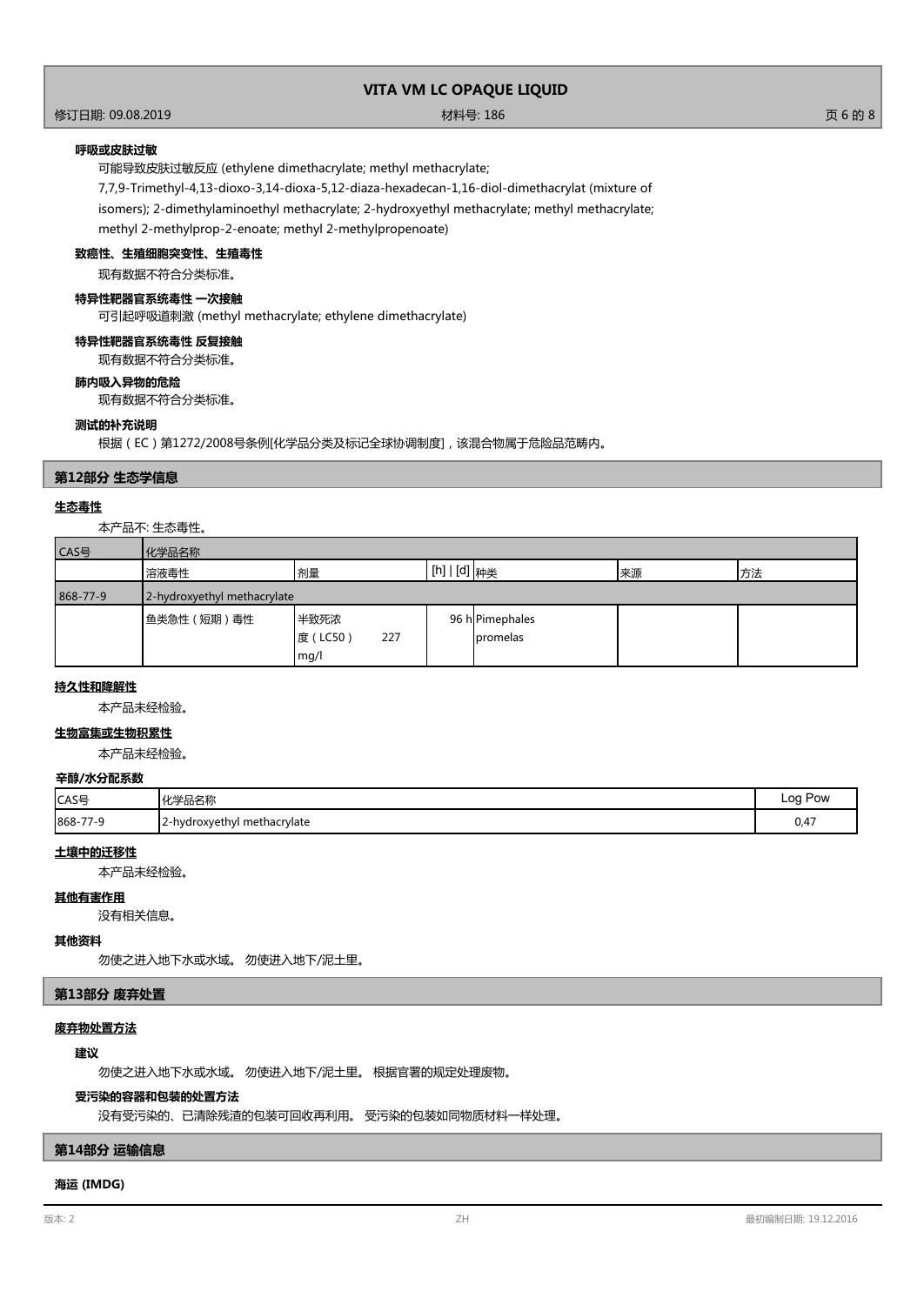|                                                  | VITA VM LC OPAQUE LIQUID                |         |
|--------------------------------------------------|-----------------------------------------|---------|
| 修订日期: 09.08.2019                                 | 材料号: 186                                | 页 7 的 8 |
| <u> UN号:</u>                                     | <b>UN 1247</b>                          |         |
| 联合国运输名称:                                         | METHYL METHACRYLATE MONOMER, STABILIZED |         |
| 联合国危险性分类:                                        | 3                                       |         |
| 包装类别:                                            | $\rm II$                                |         |
| 危险标签:                                            | 3                                       |         |
|                                                  |                                         |         |
| 特殊规章:                                            | 386                                     |         |
| 有限量 (LQ):                                        | 1 <sub>L</sub>                          |         |
| 例外数量:                                            | E <sub>2</sub><br>$F-E, S-D$            |         |
| EmS 运输事故发生时的紧急处理方案:                              |                                         |         |
| 空运 (ICAO-TI/IATA-DGR)<br><u> UN号:</u>            | <b>UN 1247</b>                          |         |
| 联合国运输名称:                                         | METHYL METHACRYLATE MONOMER, STABILIZED |         |
| 联合国危险性分类:                                        | $\mathbf{3}$                            |         |
| 包装类别:                                            | $\rm II$                                |         |
| 危险标签:                                            | 3                                       |         |
|                                                  |                                         |         |
| 特殊规章:                                            | A209                                    |         |
| 限量 (LQ) 客运:                                      | 1 <sub>L</sub>                          |         |
| Passenger LQ:                                    | Y341                                    |         |
| 例外数量:                                            | E <sub>2</sub>                          |         |
| IATA - 包装要求 - 客运:<br>IATA - 最大量 - 客运:            | 353<br>5L                               |         |
| IATA - 包装要求 - 货运:                                | 364                                     |         |
| IATA - 最大量 - 货运:                                 | 60 L                                    |         |
| 对环境的危害                                           |                                         |         |
| 对环境有害的物质:                                        | 不                                       |         |
| 使用者特殊预防措施<br>警告:可燃液体。                            |                                         |         |
| 大宗货物运输根据 MARPOL-公约 73/78 附录 II 和 IBC-Code<br>不适用 |                                         |         |
| 第15部分 法规信息                                       |                                         |         |
| 化学品的安全、健康和环境条例                                   |                                         |         |
| 国家的规章                                            |                                         |         |
| 聘用限制:                                            | 注意青少年工作保护法规定的工作限制。                      |         |
| 皮肤吸收 / 敏感化:                                      | 导致过敏反应。                                 |         |
| 第16部分 其他信息                                       |                                         |         |
| 缩略语和首字母缩写                                        |                                         |         |

ADR: Accord européen sur le transport des marchandises dangereuses par Route (European Agreement concerning the International Carriage of Dangerous Goods by Road) IMDG: International Maritime Code for Dangerous Goods

Ĭ

I